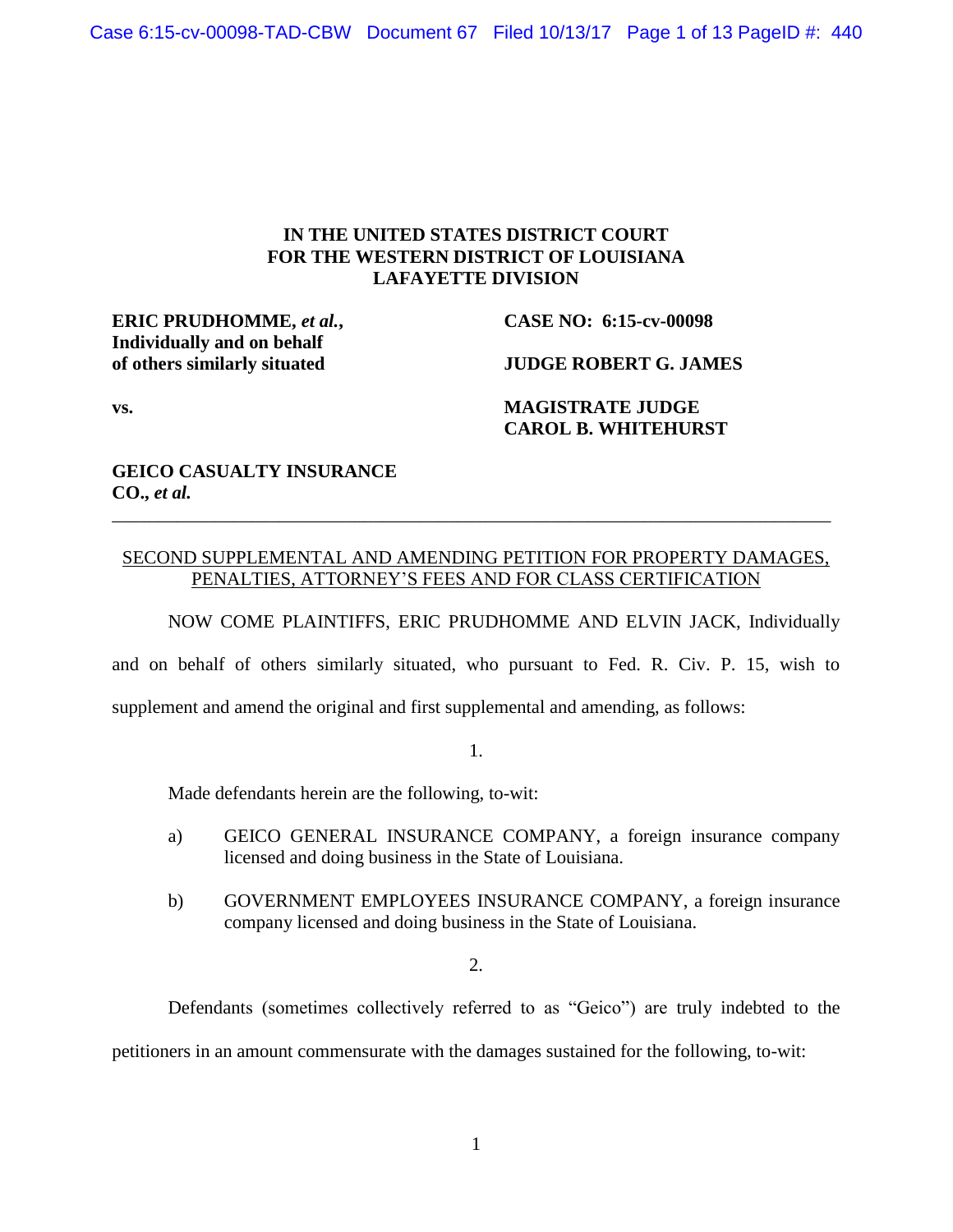## **JURISDICTION AND VENUE**

3.

Venue is proper in this judicial district.

4.

Named petitioners and potential class members were policyholders of Government Employees Insurance Company and GEICO General Insurance Company which are authorized to do and doing business in Louisiana and which issue automobile insurance policies in Lafayette Parish, Louisiana.

5.

As hereinafter more fully appears, the defendants breached its contractual obligations under the policies issued in the State of Louisiana.

6.

The issues raised herein arise out of defendants' contractual relations created and issued within the State of Louisiana.

## **BASIS FOR CLAIMS**

7.

On or about February 14, 2013, Petitioner, ERIC PRUDHOMME, was involved in an automobile accident in Lafayette Parish, Louisiana.

8.

Mr. Prudhomme's vehicle, a 2008 Kia Rondo LX, was severely damaged in the accident so that the estimates to repair the vehicle rendered it a total loss. Petitioner made a claim against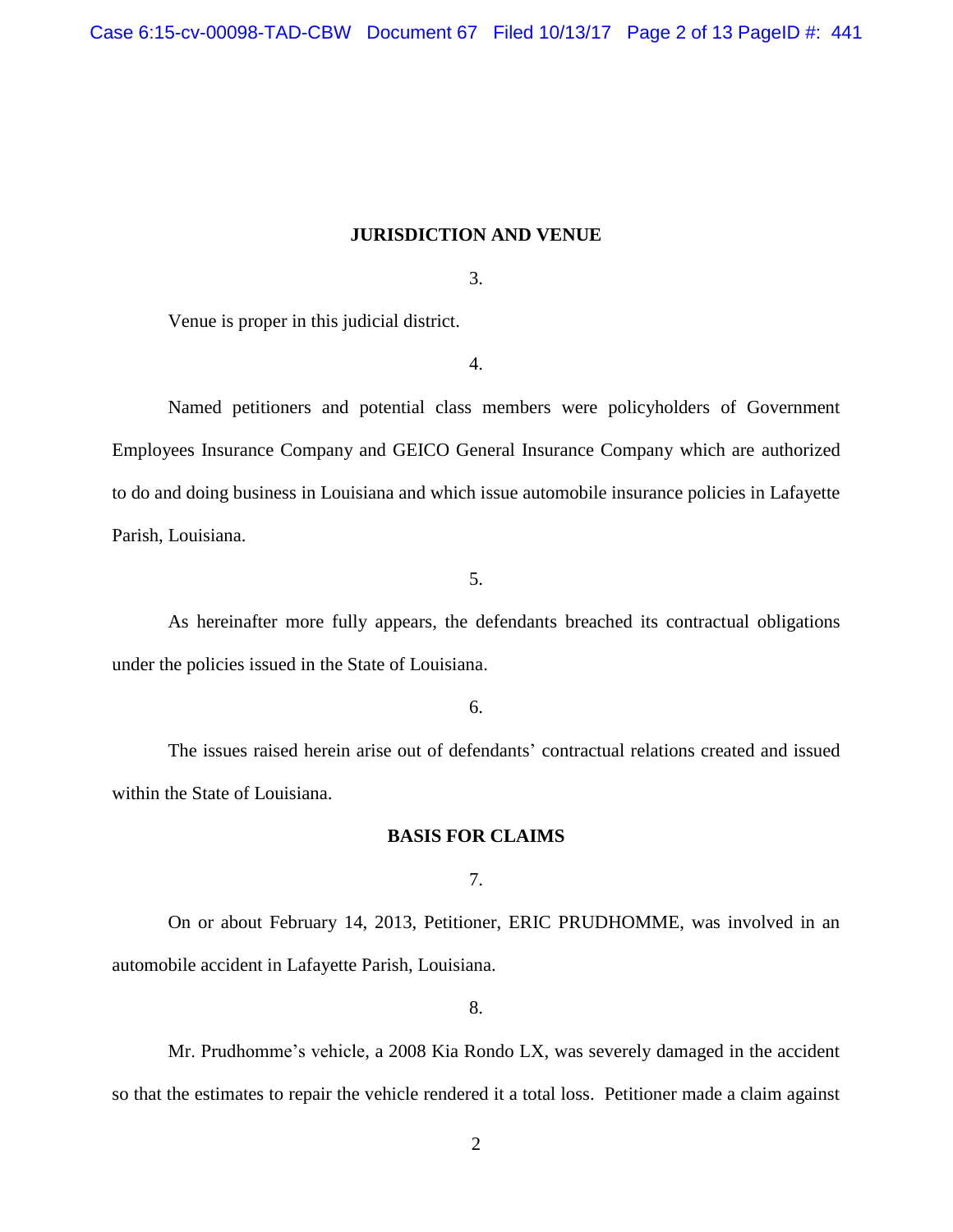the collision coverage of his automobile policy with Government Employees Insurance Company.

## 9.

NADA Valuation Reports for Petitioner's vehicle described its value as approximately \$10,150.00.

## 10.

Government Employees Insurance Company refused to honor the afore described evaluation and instead used their own system described as "CCC Valuescope Value". The valuation under this report was approximately \$8,885.00.

## 11.

Government Employees Insurance Company refused to negotiate in good faith on the difference between the CCC Valuescope Value Report and the NADA values. Government Employees Insurance Company tendered the amount of approximately \$8,885.00 to the petitioner.

12.

Elvin Jack's vehicle was involved in an automobile accident on or about March 4, 2014.

## 13.

Mr. Jack's vehicle, a 2000 Ford Ranger V-6 Supercab truck, was severely damaged in the accident so that the estimates to repair the vehicle rendered it a total loss. Petition made a claim against the collision coverage of his automobile policy with GEICO General Insurance Company.

3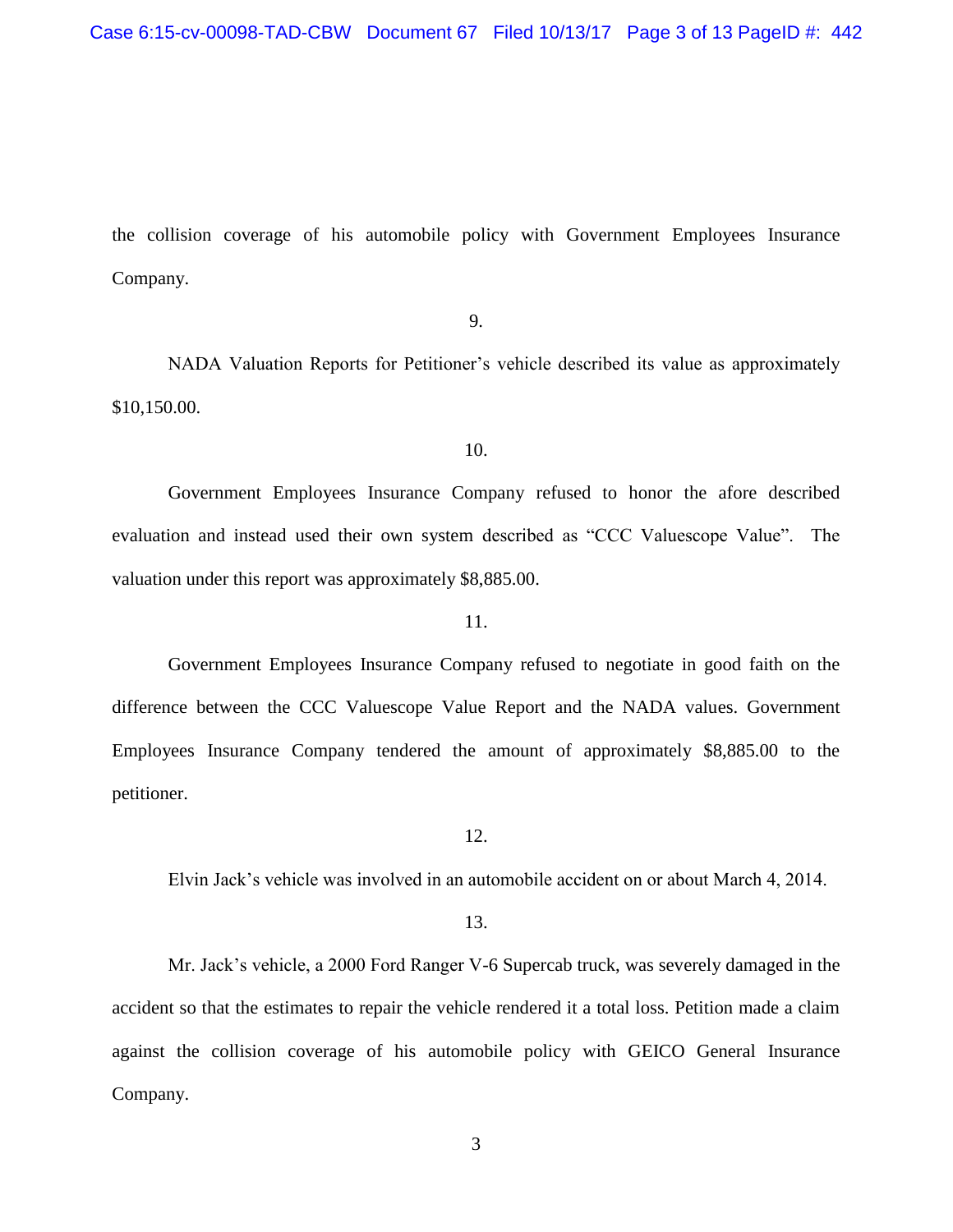NADA Valuation Reports for Petitioner's vehicle described its value as approximately \$4,475.00.

## 15.

GEICO General Insurance Company refused to honor the afore described evaluation and instead used their own system described as "CCC Valuescope Value." The valuation under this report was approximately \$2,483.00.

16.

GEICO General Insurance Company refused to negotiate in good faith on the difference between the CCC Valuescope Value Report and the NADA values. GIECO General Insurance Company tendered the amount of approximately \$2,483.00.

## **BREACH OF CONTRACT AND BAD FAITH**

17.

Petitioners represent that the CCC Valuescope Value Report used by Geico is unfairly low in its evaluations of vehicle values and that Geico is aware of this fact.

18.

Petitioners represent the CCC Valuescope Value Report is used by Geico to intentionally undervalue total loss vehicles through the use of obscure "adjustments" which systematically reduce values derived from comparables.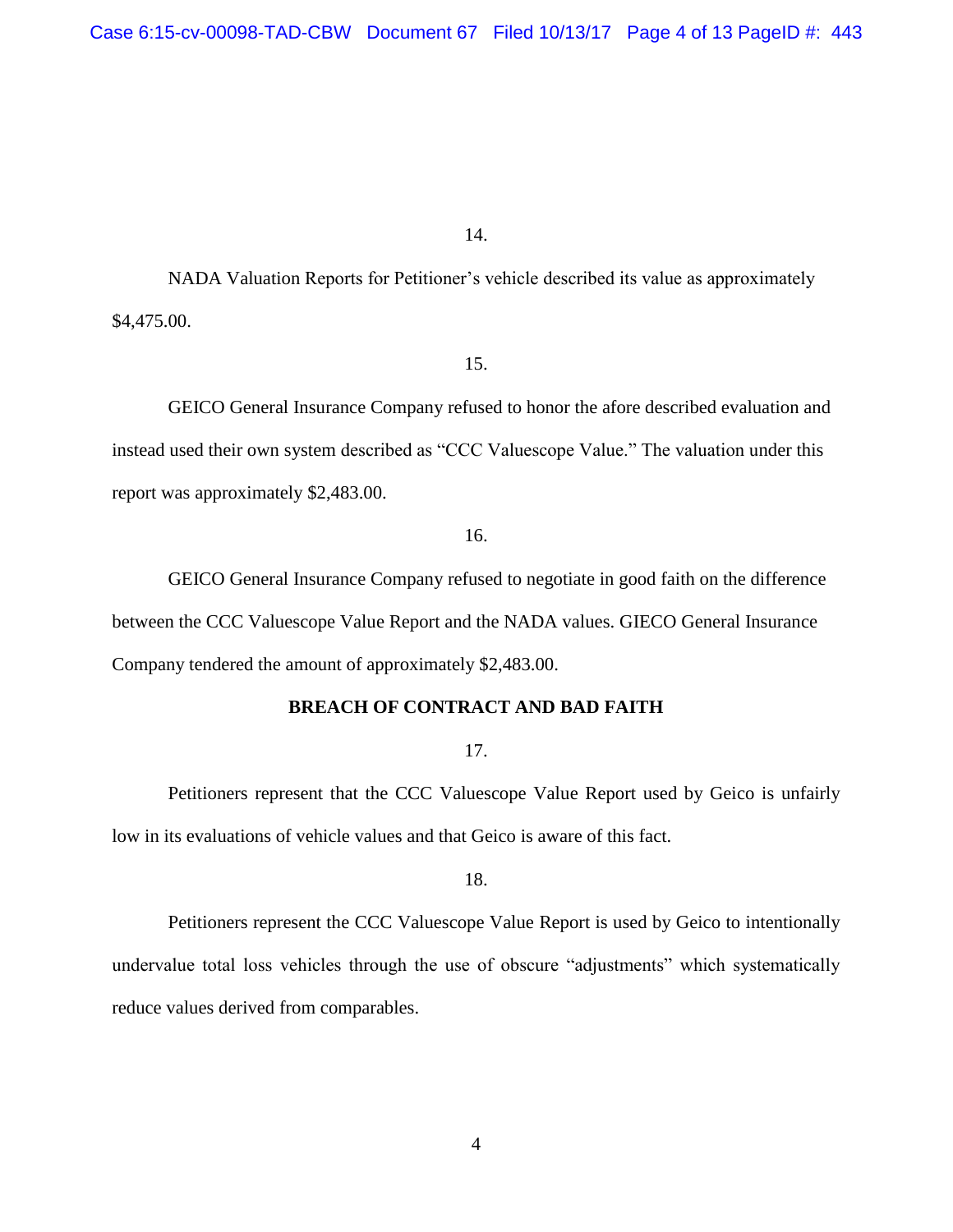Petitioners represent that separate and apart from the CCC Valuescope Value Report, Geico knew or should have known that other valuation systems such as NADA book values or Kelly Blue Book values are the generally accepted valuation tools. These are used by individuals selling their vehicles, automobile dealerships and the like so that as a practical matter, petitioners' vehicles cannot be replaced for the lower amount tendered by Geico and moreover, the CCC Valuescope Value does not represent either the actual cash value of the vehicle or the fair market retail value of the vehicle.

## 20.

Geico's use of the CCC Valuescope Value Report and its refusal to accept or pay the actual value of the vehicle as determined not only by the NADA Book value, Kelly Blue Book value, but the retail value generally accepted in the industry is a breach of the terms and conditions of its policy with the plaintiffs and other similarly situated policy holders.

#### 21.

The aforementioned is a violation of Geico's duty to adjust claims fairly under the requirement of LSA-R.S. 22:1892 (formerly R.S. 22:658) and/or LSA-R.S. 22:1973 (formerly R.S. 22:1220) and it is therefore liable for penalties and attorney's fees.

## 22.

On information and belief, under the collision provisions of the petitioners' policies with Geico, Geico was obligated to pay for the "loss" of their vehicles.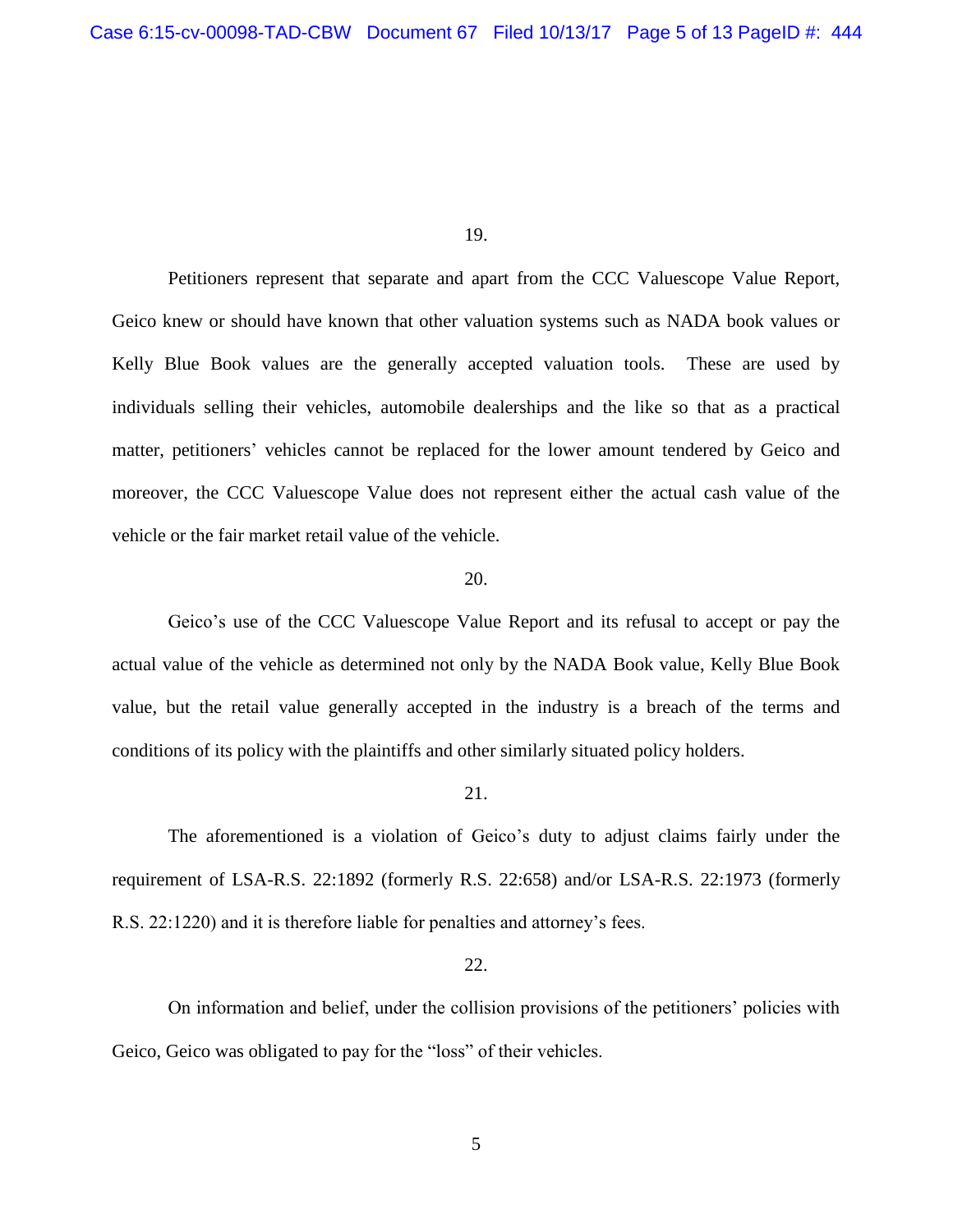The parties intended and Louisiana statutory law demands that the "loss" be considered the fair market retail value of the vehicle.

24.

Petitioners submitted claims to Geico for the "loss" of their vehicles.

25.

Geico paid only a portion of the "loss" and refused to negotiate with plaintiffs on the difference.

26.

Petitioners attempted to collect the difference between what Geico paid and the actual amount of the "loss" but Geico refused.

27.

Petitioners allege that Geico's refusal to pay the full amount of the "loss" under the terms and provisions of the insurance policy with Geico, is a breach of the contract between Geico and the petitioners.

28.

On information and belief, Geico has breached its contractual obligations to the petitioners and others similarly situated, through its use of a vehicle valuation system which intentionally undervalues the "loss."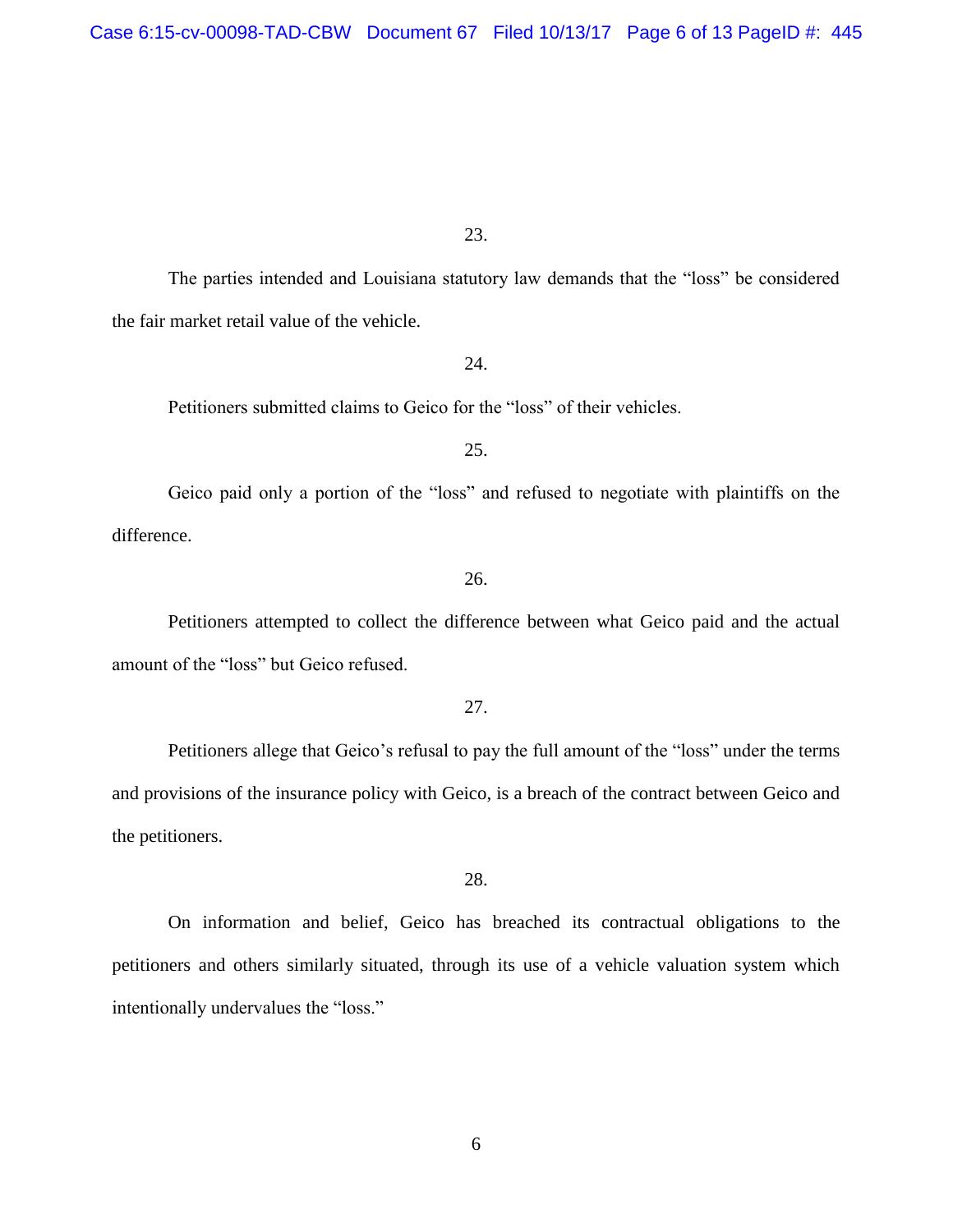Geico owes petitioners and others similarly situated, the fair retail value of their vehicles as their "loss" and not the lower value determined by its valuation system and Geico's refusal to pay the difference in value is arbitrary, capricious and/or intentionally fraudulent.

### 30.

Geico's use of the CCC Valuescope Value Report violates Louisiana law and specifically, LSA-R.S. 1892  $(B)(5)(b)$  in that the CCC Valuescope Value Report is not a "generally recognized used motor vehicle industry source" but instead a tool employed for the specific purpose of undervaluing claims and thereby cheating its policy holders.

#### 31.

Petitioners specifically allege that the CCC Valuescope Value Report is not a "generally recognized used motor vehicle industry source" within the intendment of R.S. 22:1892 (B)(5)(b). CCC Valuescope Values are not used by any person or entity in the used vehicle industry. It is marketed exclusively to insurance companies with the intent of providing increased profits to its insurance company customers by undervaluing total loss vehicle claims.

#### 32.

Petitioners further allege that the CCC Valuescope Value Report is not a "fair market value survey" as authorized under LSA-R.S. 22:1892B(5)(a).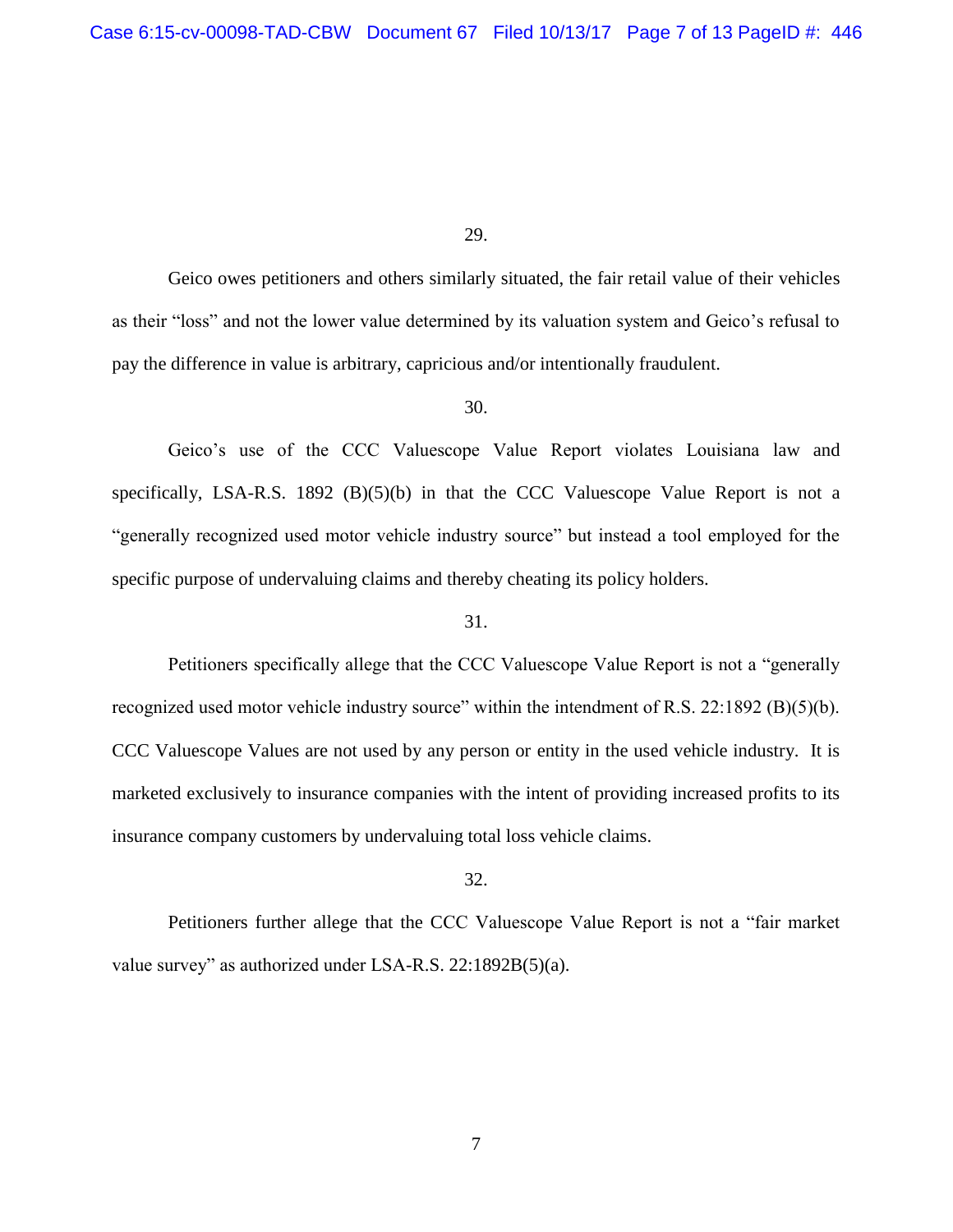Petitioners specifically allege that Geico has violated statutorily imposed duty under LSA-R.S. 22:1973A which requires an insurer to adjust claims promptly and fairly and to make a reasonable effort to settle claims within its insured.

#### 34.

Petitioners specifically allege Geico has violated LSA-R.S. 22:1973(B)(5) in that more than 60 days have passed since petitioners submitted satisfactory proof of loss to Geico but to date, they have not paid the full amount due under the terms of the insurance contract.

## 35.

On information and belief, Geico employs the use of the CCC Valuescope Value Report knowing that it will undervalue the "loss" of its policyholders' vehicles and further, that it knew this information at the time it entered into contract with the petitioners and others similarly situated.

#### 36.

On information and belief, Geico misled its policyholders, including the petitioners, into believing they would pay the full amount of any "loss" to a totaled insured vehicle (the fair market retail value and/or actual cash value).

## 37.

On information and belief, Geico employs a system which specifically misleads their insureds, intentionally undervalues their claims, intentionally refuses to negotiate all of which constitute fraud and unfair trade practices.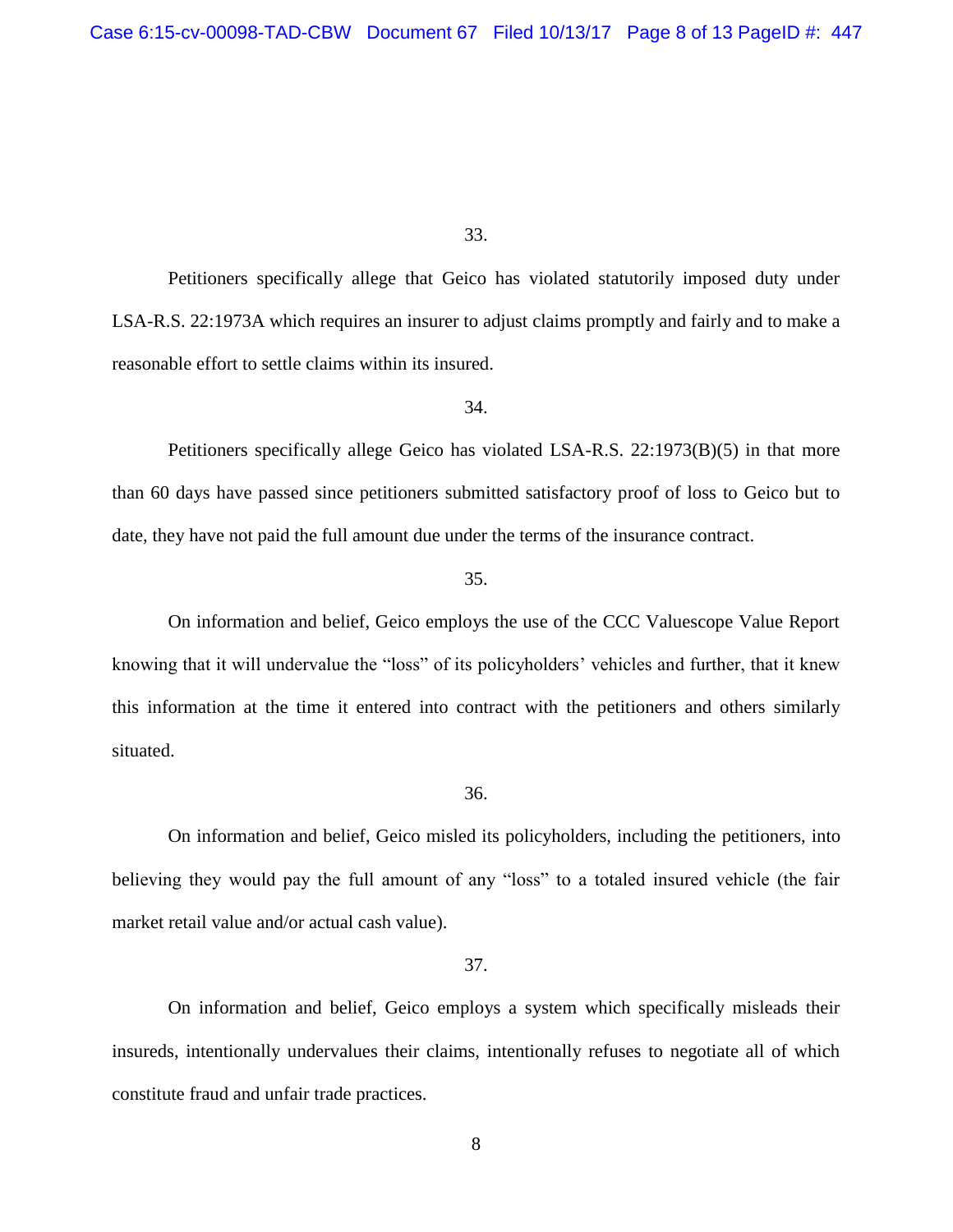Petitioners allege that to the extent that Geico's insurance policy conflicts with Louisiana State Law it should be deemed amended to conform and comply with the law.

## **DAMAGES**

#### 39.

Defendants are liable to petitioners individually and on behalf of others similarly situated for all damages including but not limited to:

- a) The difference between the amount tendered by Geico and the fair market value of the vehicle;
- b) Penalties;
- c) Attorney's fees;

## **CLASS ACTION**

## 40.

Petitioners pray that this matter be certified and maintained as a class action on behalf of all past and present Geico policyholders who have made claims against their policy for the total loss of a vehicle and had those claims undervalued through the use of the CCC Valuescope Value Report system and/or other unfair valuation tools used by Geico.

#### 41.

Petitioners represent that the class consists of numerous policyholders who are located throughout the State of Louisiana and the United States, so that joinder of all members is impractical.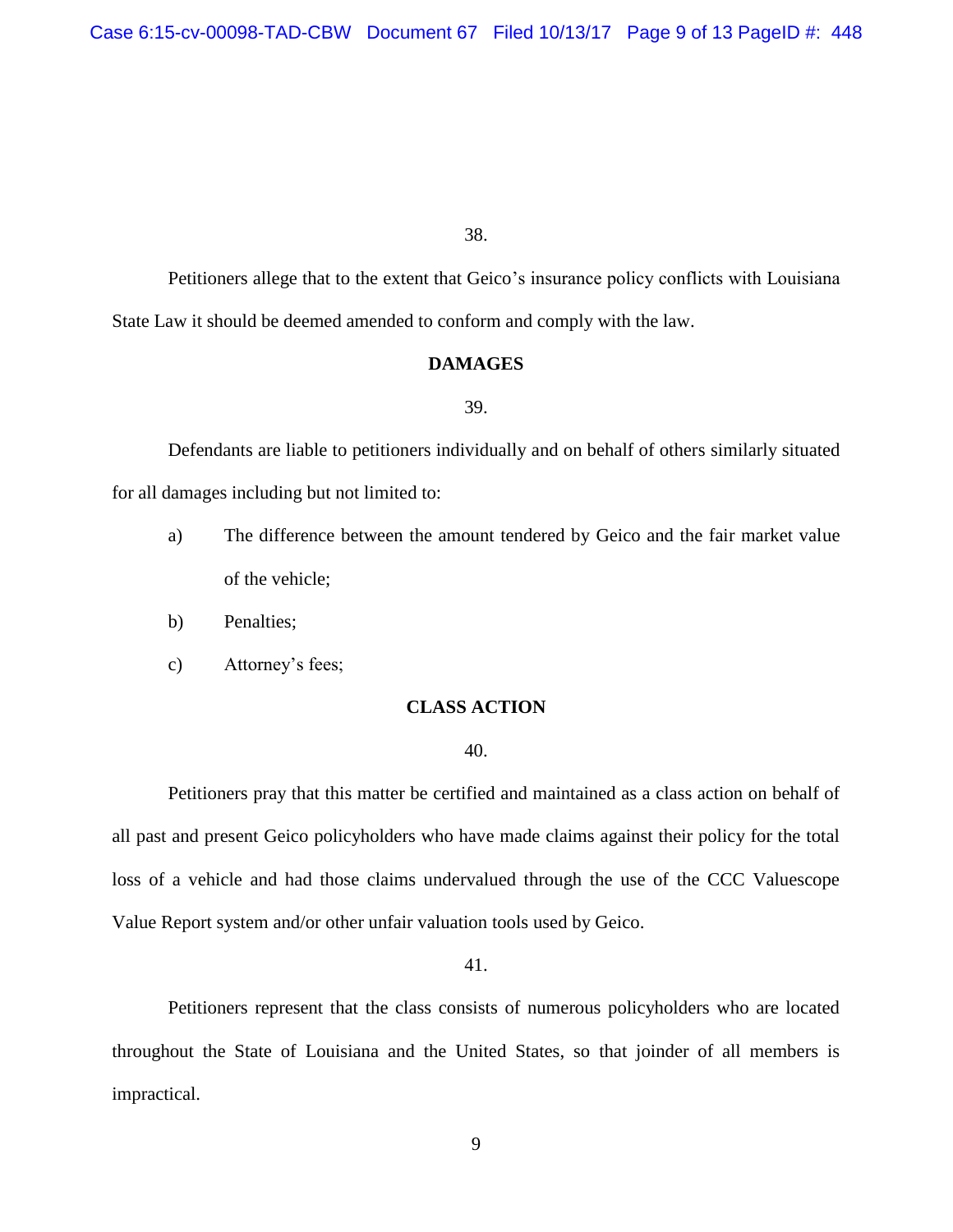Petitioners represent that the questions of law and fact are common to the class which include the following, to-wit:

- i. Is CCC Valuescope Value Report a "generally recognized used motor vehicle industry source" or a "fair market value survey" required under Louisiana State Law?
- ii. Does defendants' use of the CCC Valuescope Value Report system constitute bad faith and/or breach of contract?

43.

Petitioners represent that the claims and defenses of the representative parties is typical of the claims or defenses of the class.

44.

Petitioners represent that while the injury/damage may vary, the measure of injury is uniform, i.e., the difference between the value determined under the CCC Valuescope Value Report system and the actual value as determined under a legal system via NADA, Kelley Blue Book or another generally recognized used motor vehicle industry source.

45.

Petitioners represent that the damages can be determined on a class wide basis by using some of the data relied upon by CCC Valuescope Value Report in its computations (i.e. year, make, model and mileage of the vehicle) and using a legal source for the value of the vehicles such as NADA.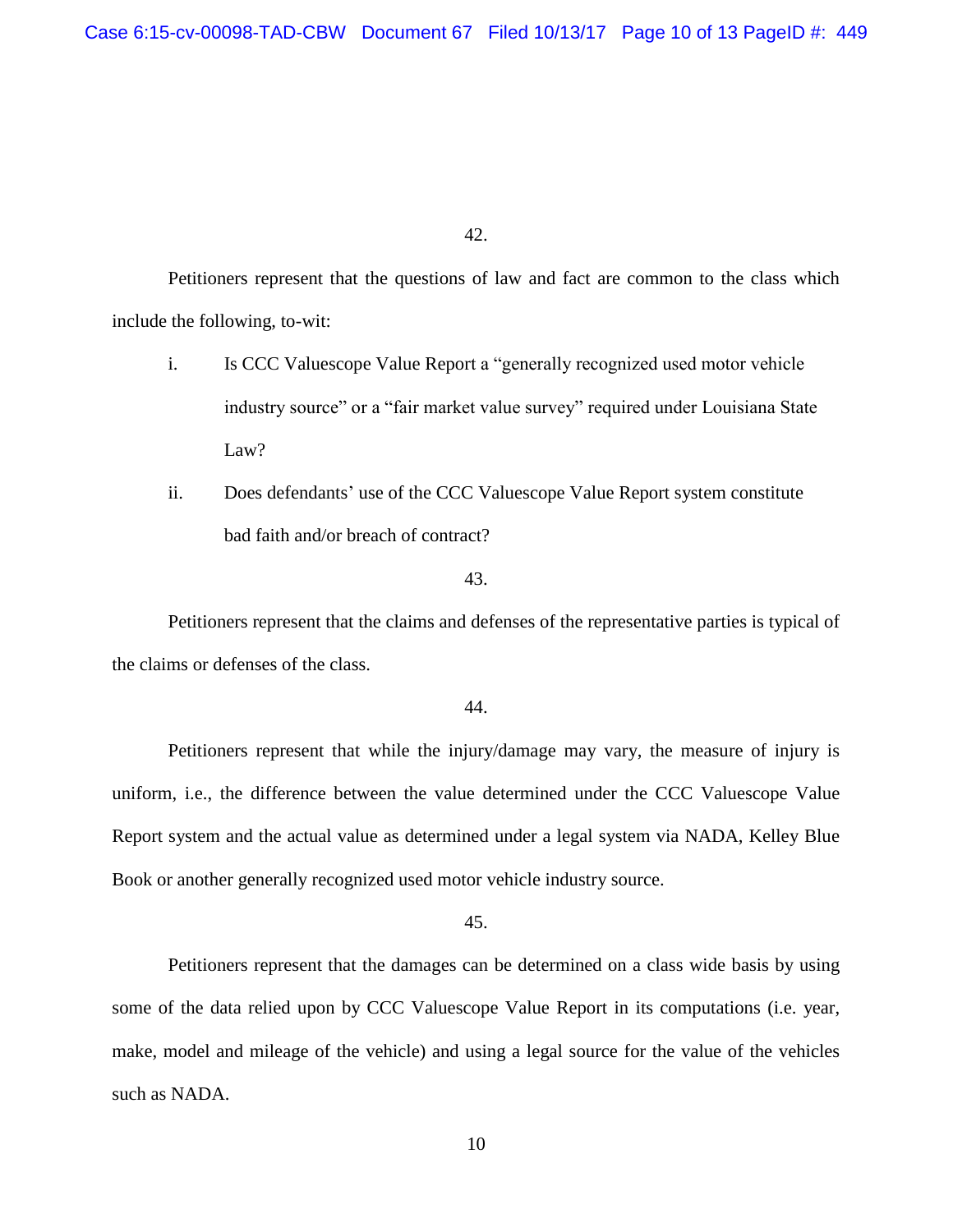Petitioners are members of the class they seek to represent, and their interests coincide with, and are not antagonistic to the other class members. Petitioners are a representative party and will fairly and adequately protect the interest of the class.

#### 47.

Petitioners represent that the class is or may be defined objectively in the terms of ascertainable data such that the Court may determine the constituency of the class for purposes of the conclusiveness of any judgment that may be rendered in the case.

#### 48.

Petitioners further represent that the prosecution of separate actions by or against individuals of the class would create a risk of inconsistent or varying adjudications with respect to individual members and would establish incompatible standards of conduct for the party opposing the class.

#### 49.

Petitioners represent that the class action is superior to all other available methods for the fair and efficient adjudication of this controversy.

WHEREFORE, petitioners, ERIC PRUDHOMME AND ELVIN JACK, individually and on behalf of others similarly situated, pray that defendants, GEICO GENERAL INSURANCE COMPANY and GOVERNMENT EMPLOYEES INSURANCE COMPANY, be served with a certified copy of this petition and be cited to appear and answer same, that after all legal delays and due proceedings had, there be judgment rendered herein in favor of petitioners and against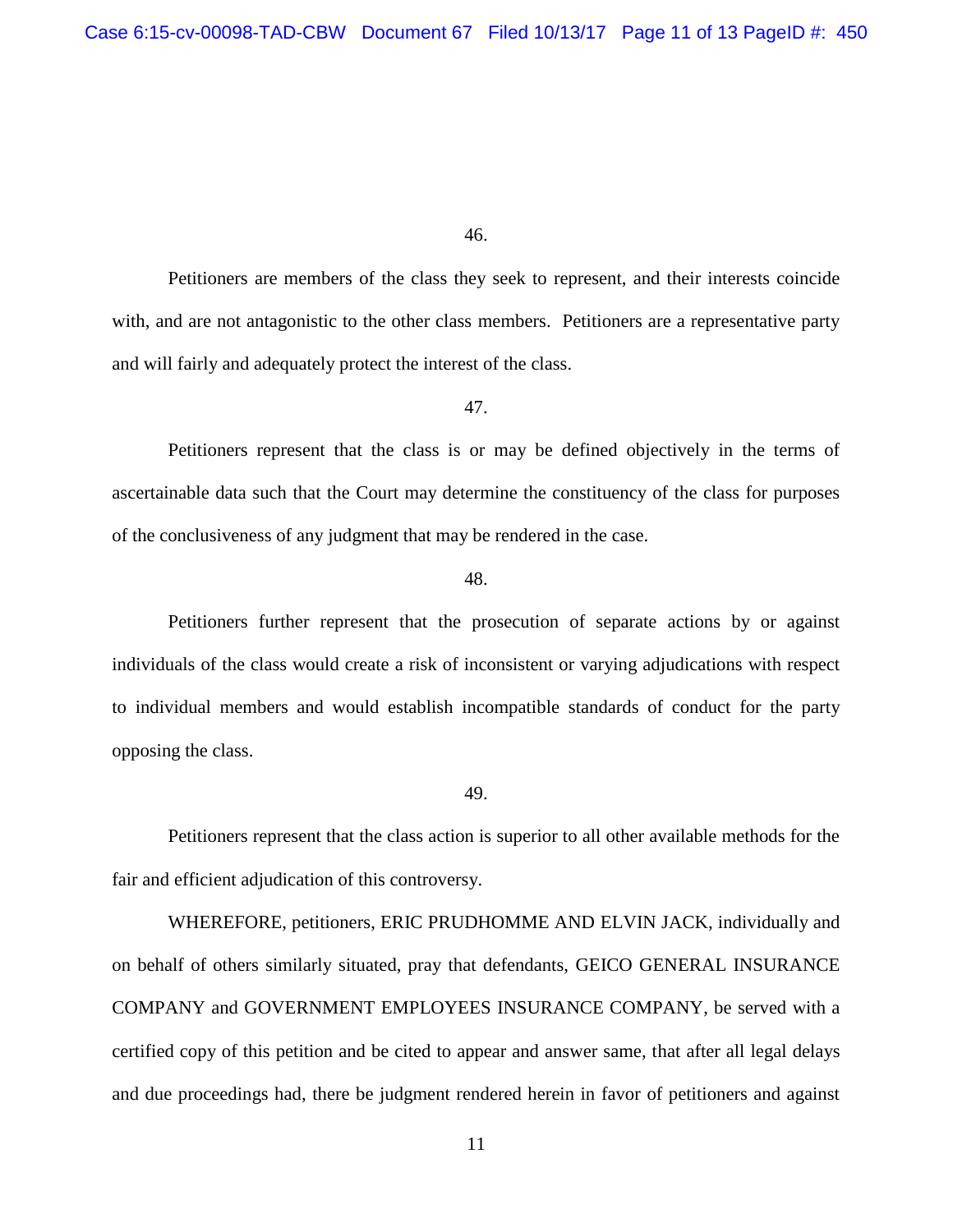defendant for such damages as are reasonable in the premises, with legal interest from the date of judicial demand until paid, for all costs of these proceedings, for attorney's fees, and for all general and equitable relief allowed by law.

## RESPECTFULLY SUBMITTED,

*\_\_\_\_\_\_\_\_\_\_\_\_\_\_\_\_\_\_\_\_\_\_\_\_\_\_\_*

## /s/ *J.R. Whaley*

John Randall Whaley (#25930) 3112 Valley Creek Drive, Ste D Baton Rouge, LA 70808 Telephone: 225-302-8810 Telecopier: 225-302-8814

KENNETH D. ST. PÉ, APLC KENNETH D. ST. PÉ La. Bar Roll No. 22638 311 W. University Ave., Suite A Lafayette, LA 70506 (337) 534-4043

THE MURRAY FIRM STEPHEN B. MURRAY, SR. La. Bar Roll No. 9858 STEPHEN B. MURRAY, JR. La. Bar Roll No.23877 ARTHUR M. MURRAY LA. Bar Roll No. 27694 650 Poydras Street, Suite 2150 New Orleans, LA 70130 (504) 525-8100

GEORE F. RIESS La. Bar Roll No. 11266 228 St. Charles Ave., Suite 1224 New Orleans, LA 70130 (504) 568-1965